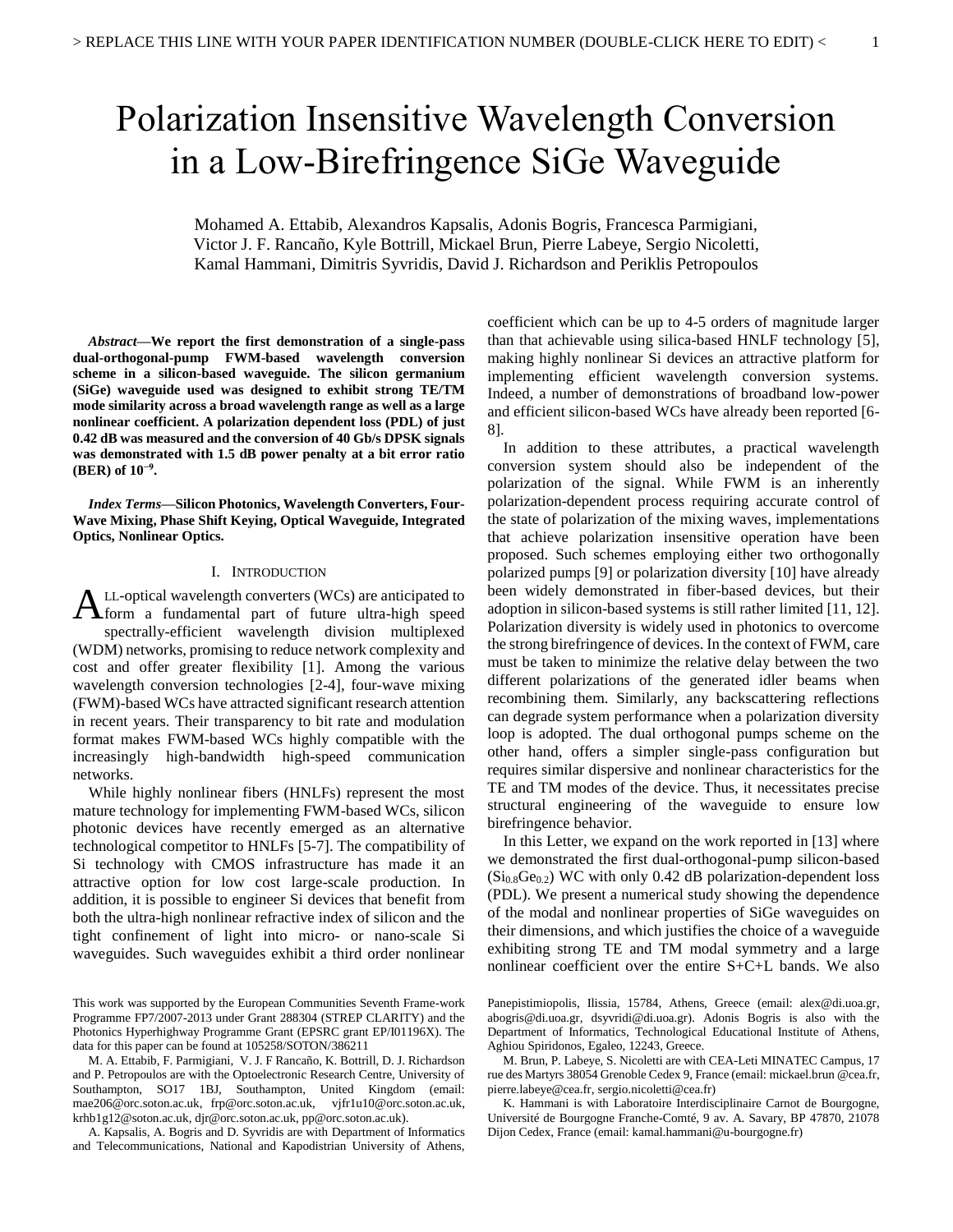report the conversion of 40 Gb/s differential phase-shift keying (DPSK) signals with 1.5 dB power penalty at a BER of  $10^{-9}$ .

#### II. POLARIZATION INSENSITIVE FWM

FWM-based wavelength conversion is a polarizationdependent process. As such, the strength of the generated idler is dependent on the relative alignment of the states of polarization of the input pump(s) and signal beams and the maximum conversion efficiency is achieved for co-polarized input waves. However, polarization insensitive WC can be achieved by implementing a simple single-pass FWM scheme based on the use of two orthogonally polarized pumps (Fig. 1). Figure 1 illustrates the particular case of two linearly polarized orthogonal pumps, where the state of polarization of the generated idler is orthogonal to that of the linearly polarized signal [14, 15].



Fig. 1. A schematic illustrating a dual-orthogonal-pump FWM-based wavelength converter.

A key requirement for implementing such a scheme is the use of a low-birefringence nonlinear medium. Similar optical characteristics for the TE and TM modes of the medium ensure the achievement of good linear and nonlinear phase matching simultaneously among all beams propagating along the two orthogonal axes of the device [16]. This is in contrast to the angled pump scheme [11] where phase matching conditions are satisfied separately in each orthogonal projection (TE and TM) and adjustment of the state of polarization of the pump(s) is subject to both the pump power and wavelength,

In this work, the nonlinear device used was a  $Si<sub>0.8</sub>Ge<sub>0.2</sub>$  strip waveguide embedded in Si (the choice of Ge concentration was based on our earlier characterization study concluding that a Ge concentration of 20% results in the highest nonlinear figure of merit for the majority of waveguide widths studied). A full waveguide analysis was carried out by means of a Finite Elements Method (FEM) solver to study the optical characteristics of waveguide. Various aspect ratios (width/height) of the waveguide were analyzed to study the impact of the waveguide structural geometry on birefringence and nonlinearity. The model aimed to yield a waveguide design exhibiting identical (or very similar) TE and TM effective mode indices and a high nonlinearity [17]. Figure 2 plots the difference in dispersion between the TE and TM modes as a function of waveguide width for a fixed waveguide height of 1.7µm. (Merely practical considerations relating to the fabrication run restricted us to this value). The figure shows that the waveguide exhibits the lowest birefringence for a width of 1.5 µm. The fundamental mode profile of this waveguide structure exhibits two nearly identical transversal modal field components  $(E_x \text{ and } E_y)$ . However, all widths between 0.7-2.2µm included in the study can be considered as viable design

options, since the largest difference in dispersion between the two modes in any waveguide within this range is only approximately 6∙10-5 ps/nm for a 2-cm long device. The absolute value of dispersion of waveguides with these dimensions is approximately -800 ps/nm/km. This low birefringence behavior is facilitated by the use of a buried device structure (i.e. encapsulating the waveguide in a Si layer) which allows obtaining the necessary symmetry in the effective refractive index for the TE and TM modes [8].

The real part of the nonlinear coefficient  $Re(\gamma) = n_2 \omega/cA_{eff}$  of waveguides with the same height and varying width is plotted in Fig. 2 for the TM mode (the TE mode exhibits similar values). As expected, waveguides with smaller widths exhibit larger nonlinear coefficients due to a tighter mode confinement. This holds until the waveguide dimensions become too small for the mode to be contained within it. The plot shows that the nonlinear coefficient approaches its maximum value at a waveguide width of 1µm, which was eventually chosen for the implementation of the polarization insensitive WC.



Fig. 2. A plot of the difference in chromatic dispersion between TE and TM modes (circles, dashes) – and of the nonlinear coefficient (squares, dots) as a function of waveguide width. for a waveguide height of  $1.7 \mu m$  at  $1550 \text{nm}$ .

## III. WAVEGUIDE FABRICATION AND CHARACTERIZATION

The fabrication method of the  $Si<sub>0.8</sub>Ge<sub>0.2</sub>$  strip waveguide that was used in this work consisted of realizing a 1.7  $\mu$ m thick SiGe layer directly on a 200 mm Si substrate. The layer was epitaxially grown by reduced pressure chemical vapor deposition (RP-CVD) to control precisely the Ge concentration and uniformity. The strip was etched using inductively coupled plasma reactive ion etching (ICP RIE) and encapsulated by a 12-µm Si cladding layer with the same RP-CVD technique. Coupling to the waveguide was facilitated through a  $2$ - $\mu$ m taper at its entrance. Note that other than improving the coupling efficiency, the 0.5-mm long taper did not affect the guidance of the wave. The length of the waveguide was 20 mm. Figure 3 (top) displays a scanning electron microscope (SEM) image of the waveguide cross-section before and after encapsulation. The propagation loss of the fabricated waveguide was measured to be 1.4 dB/cm for both TE and TM modes (please refer to [17] for the measurement technique). The calculated dispersion curves as well as the nonlinear coefficient of the two polarization axes of the waveguide over a wide wavelength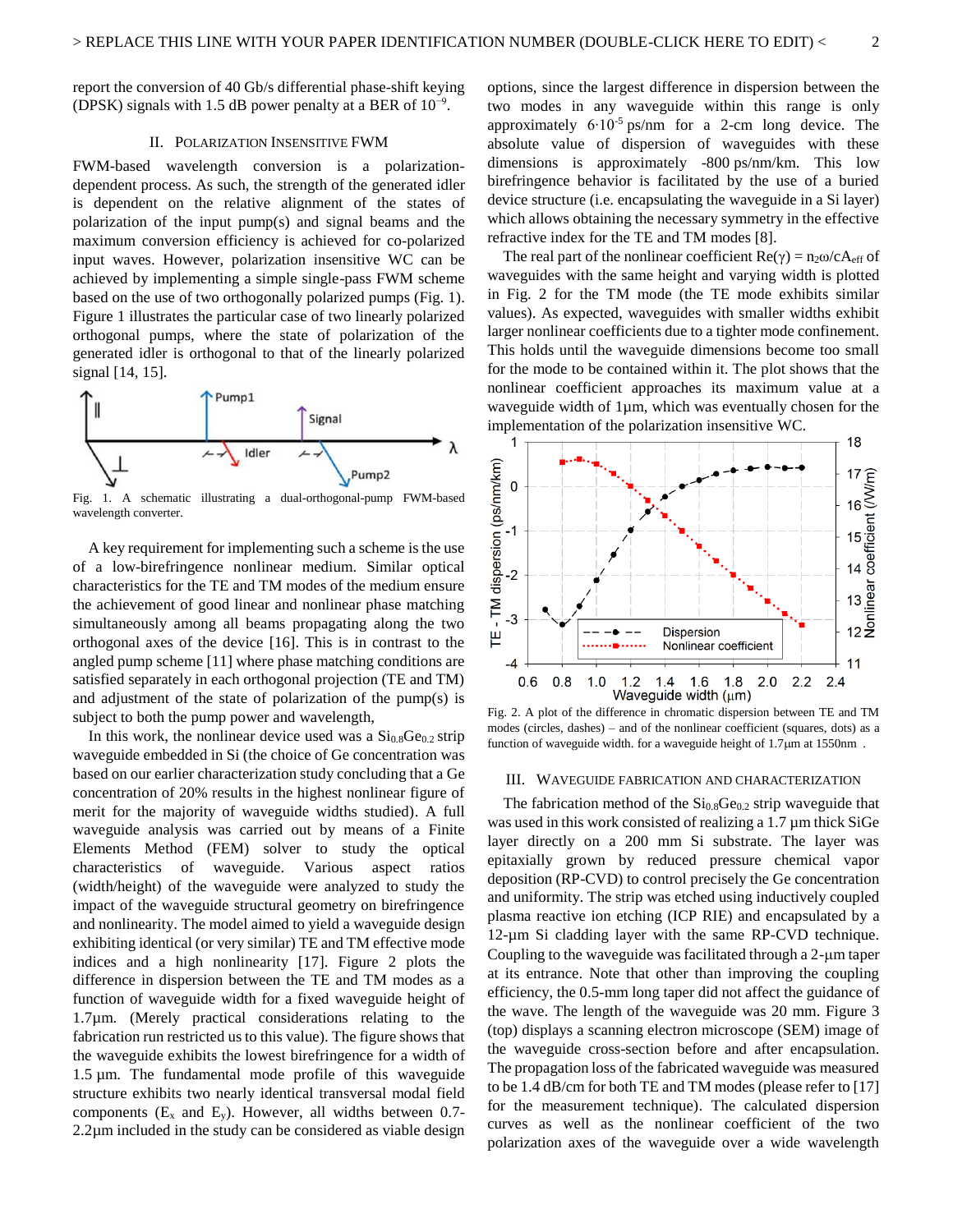region around 1.55 µm are shown in Fig. 3 (bottom). As can be seen in the figure, the two polarization modes were predicted to exhibit very similar dispersion and nonlinearity across the 1.40  $-1.70 \mu m$  band.



Fig. 3: Dispersion and nonlinear coefficient curves for the structure under investigation as a function of wavelength. Inset: 1µm wide SiGe strip waveguide before and after encapsulation in a 12µm Si cladding layer.

### IV. EXPERIMENTAL SETUP AND RESULTS

The experimental setup used for the polarization insensitive WC is shown in Fig. 4 (top). Two CW lasers, operating at 1558.5 nm (Pump 1) and 1564.5 nm (Pump 2), were combined together in the same fiber through a 50/50 coupler. A third CW beam at 1563.5 nm was fed to a polarization scrambler in order to randomize its state of polarization. The signal was then coupled together with the two pumps through a second 50/50 coupler. The three waves were amplified in an erbium-doped fiber amplifier (EDFA) and coupled to the  $Si<sub>0.8</sub>Ge<sub>0.2</sub>$  waveguide. The signals were launched into the device using a commercial lensed fiber with a spot size of 2 µm, exhibiting an overall coupling loss of approximately 8 dB. In all of our measurements, the total pump power at the input of the waveguide was approximately 390mW (equally shared between the two pumps to optimize the PDL). Following the work reported in [17], we estimate this power to be around one order of magnitude below the TPA threshold of the waveguide. The state of polarization of the two pumps was made to be orthogonal to each other by adjusting the polarization controllers PC1 and PC2 and minimizing the undesired pumpto-pump FWM at the output of the waveguide using an optical spectrum analyzer (OSA) (see Fig. 5). At the output of the sample, the wavelength-converted signal was selected using a

1-nm bandwidth filter and coupled into an optical detector. The variations in the signal power represented the degree of polarization sensitivity of the FWM process achieved by the SiGe waveguide. A maximum PDL of 0.42 dB was detected.



Fig. 4. Top: Experimental setup of the WC using a SiGe waveguide. Bottom: polarization sensitivity as a function of time.

The performance of the SiGe-based WC was then assessed using modulated data signals. An amplitude modulator was introduced in place of the polarization scrambler to generate a 40 Gb/s non-return-to-zero DPSK 2<sup>31</sup> -1 pseudo-random bit sequence (PRBS). A typical spectrum obtained at the output of the waveguide is shown in Fig. 5. The FWM conversion efficiency (CE) (defined as the ratio of the power of the converted idler to the output signal power) was -27 dB and the optical signal to noise ratio (OSNR) of the converted signal was 24 dB. As expected, the orthogonal alignment of the pumps resulted in a reduced CE compared to that of a scalar (copolarized) pumping scheme [8]. At the output of the sample, the wavelength-converted signal was compared to the original in terms of eye diagrams and BER tests (Fig.6). For this purpose, the signals under test were demodulated in a 1-bit delay line interferometer (DLI) and directly detected using an optically pre-amplified photodiode.